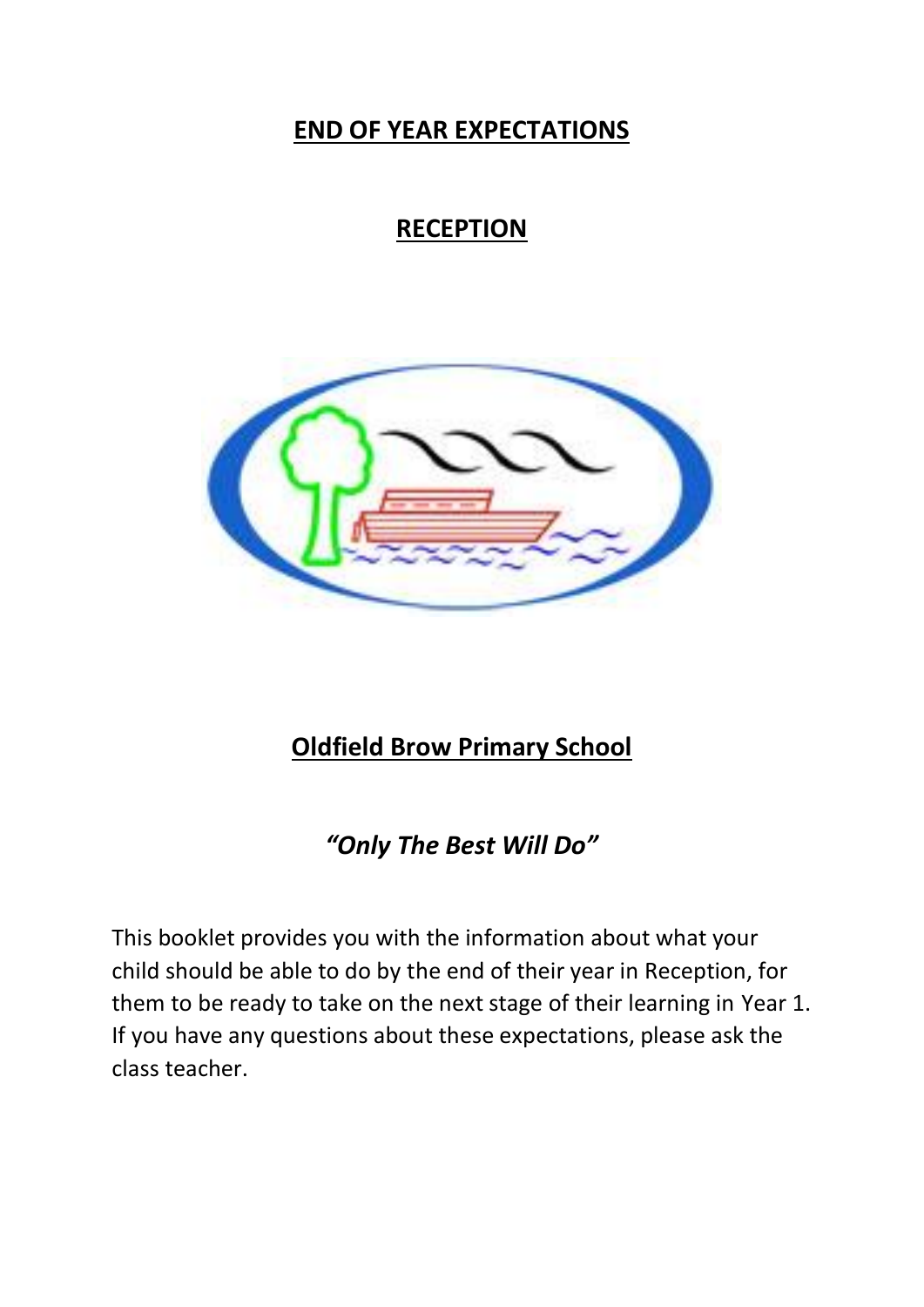

#### **Mathematics**

- Have a deep understanding of number to 10, including the composition of each number.
- Subitise (recognise quantities without counting) up to 5.
- Automatically recall (without reference to rhymes, counting or other aids) number bonds up to 5 (including subtraction facts) and some number bonds to 10, including double facts.
- Verbally count beyond 20, recognising the pattern of the counting system.
- Compare quantities up to 10 in different contexts, recognising when one quantity is greater than, less than or the same as the other quantity.
- Explore and represent patterns within numbers up to 10, including evens and odds, double facts and how quantities can be distributed equally.

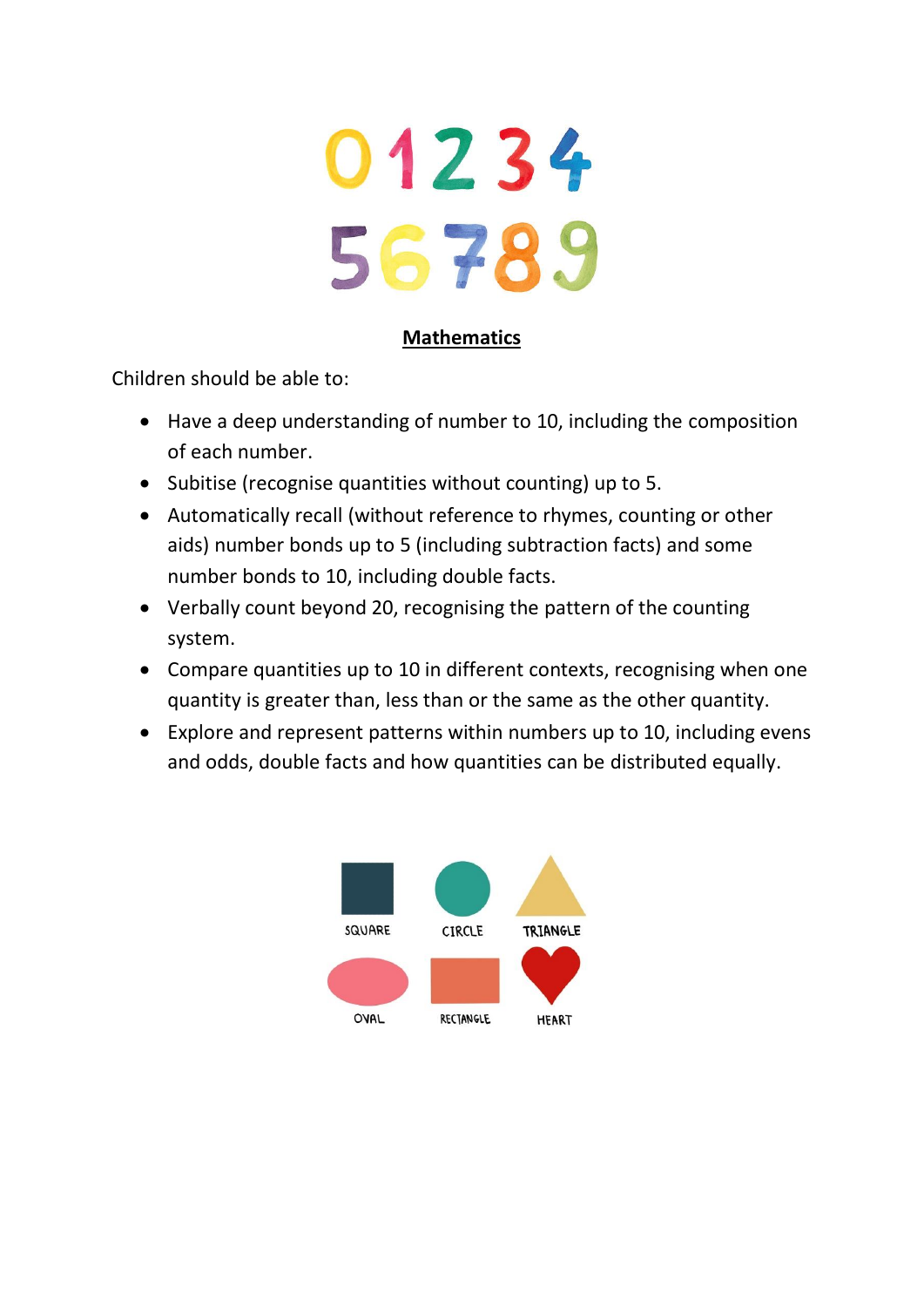#### **Personal, Social and Emotional Development**

Children should be able to:

- Show an understanding of their own feelings and those of others and begin to regulate their behaviour accordingly.
- Set and work towards simple goals, being able to wait for what they want and control their immediate impulses when appropriate.
- Give focused attention to what the teacher says, responding appropriately even when engaged in activity, and show an ability to follow instructions involving several ideas or actions.
- Be confident to try new activities and show independence, resilience and perseverance in the face of challenge.
- Explain the reasons for rules, know right from wrong and try to behave accordingly.
- Manage their own basic hygiene and personal needs, including dressing, going to the toilet and understanding the importance of healthy food choices.
- Work and play cooperatively and take turns with others.
- Form positive attachments to adults and friendships with peers.
- Show sensitivity to their own and to others' needs.

#### **Communication, Language and Literacy**

- Listen attentively and respond to what they hear with relevant questions, comments and actions when being read to and during whole class discussions and small group interactions.
- Make comments about what they have heard and ask questions to clarify their understanding.
- Hold conversation when engaged in back-and-forth exchanges with their teacher and peers.
- Listen attentively and respond to what they hear with relevant questions, comments and actions when being read to and during whole class discussions and small group interactions.
- Make comments about what they have heard and ask questions to clarify their understanding.
- Hold conversation when engaged in back-and-forth exchanges with their teacher and peers.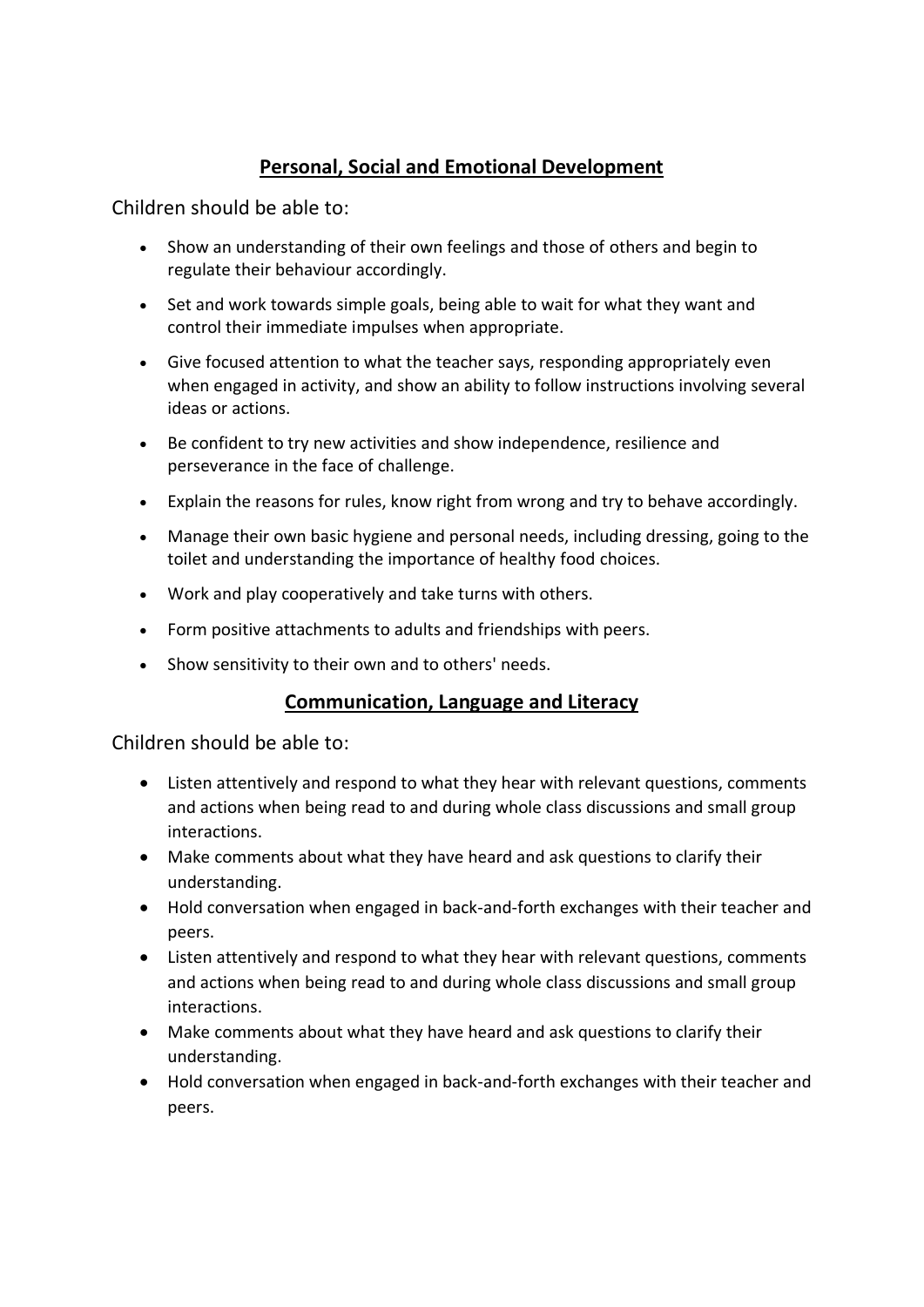### **Physical Development**

Children should be able to:

- Negotiate space and obstacles safely, with consideration for themselves and others.
- Demonstrate strength, balance and coordination when playing.
- Move energetically, such as running, jumping, dancing, hopping, skipping and climbing.
- Hold a pencil effectively in preparation for fluent writing using the tripod grip in almost all cases.
- Use a range of small tools, including scissors, paintbrushes and cutlery.
- Begin to show accuracy and care when drawing.



**Writing**

- Write recognisable letters, most of which are correctly formed.
- Spell words by identifying sounds in them and representing the sounds with a letter or letters.
- Write simple phrases and sentences that can be read by others.